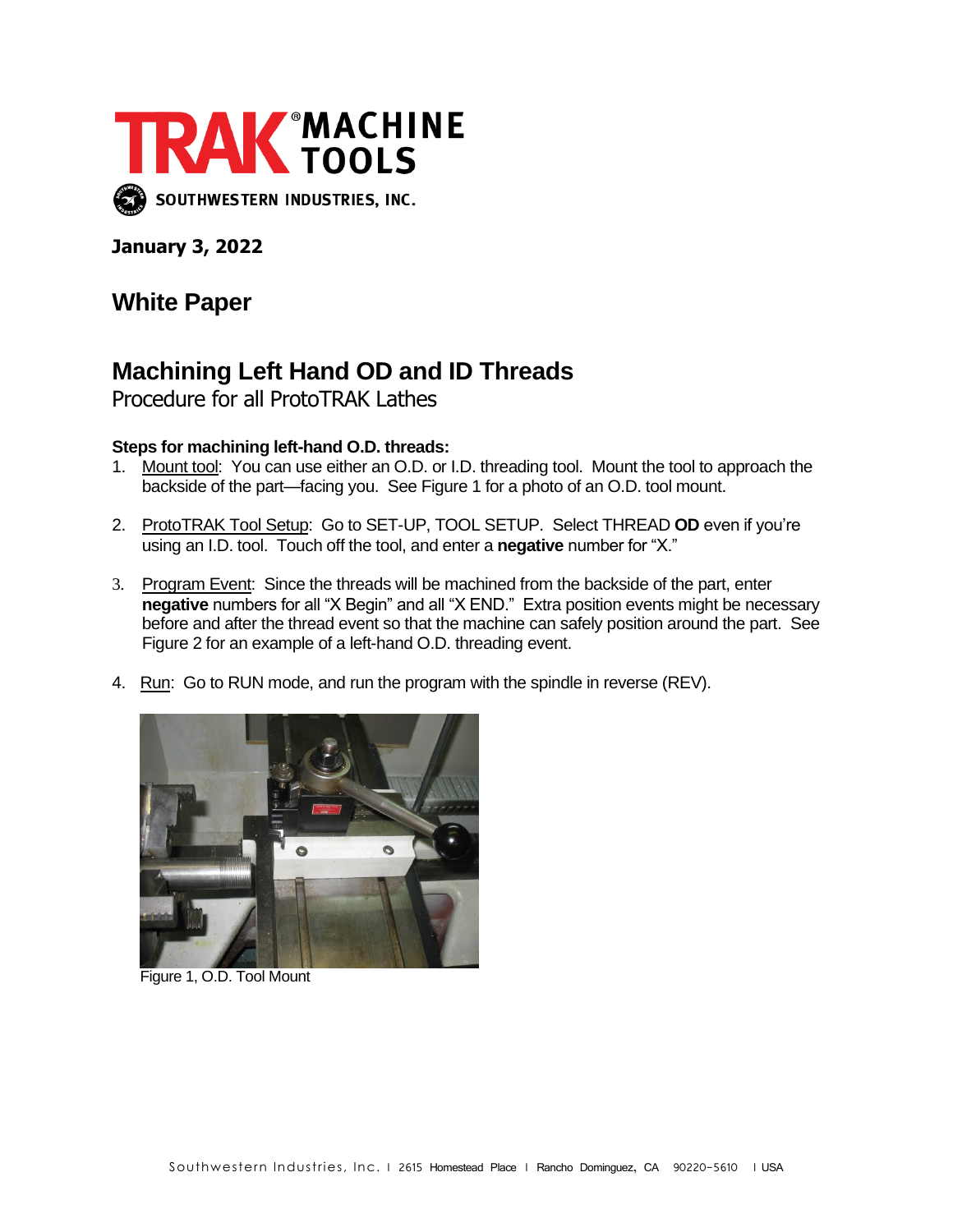| <b>PT4SX Offline</b><br>$ \Box$ $\times$                |                     |                           |                            |                                  |                               |                               |                |  |  |  |  |  |
|---------------------------------------------------------|---------------------|---------------------------|----------------------------|----------------------------------|-------------------------------|-------------------------------|----------------|--|--|--|--|--|
| PROG                                                    |                     | P/N0                      |                            | TOOL#1<br><b>INCH</b>            |                               |                               |                |  |  |  |  |  |
| <b>EVENT 0</b>                                          |                     |                           |                            | <b>EVENT1</b>                    |                               | <b>THREAD</b>                 |                |  |  |  |  |  |
| 0<br><b>PROGRAM NAME</b><br>NO<br><b>EVENT COMMENTS</b> |                     |                           |                            | <b>X BEGIN</b><br><b>Z BEGIN</b> |                               | $-1.0000$<br>0.0000           | abs<br>abs     |  |  |  |  |  |
|                                                         |                     |                           |                            | <b>XEND</b><br>7 FND             |                               | $-1.0000$<br>$-0.7500$        | abs<br>abs     |  |  |  |  |  |
|                                                         |                     |                           |                            | <b>PITCH</b><br># PASSES         |                               | 0.1000<br>8                   |                |  |  |  |  |  |
|                                                         |                     |                           |                            | # OF SPRING PASSES               |                               | $\bf{0}$                      |                |  |  |  |  |  |
|                                                         |                     |                           |                            | PLUNGE ANGLE<br><b>SIDE</b>      |                               | 29.5000                       | <b>OUTSIDE</b> |  |  |  |  |  |
|                                                         |                     |                           |                            | # OF STARTS<br><b>RPM</b>        |                               | 500.00                        |                |  |  |  |  |  |
|                                                         |                     |                           |                            | <b>TOOL #</b>                    |                               | 1                             |                |  |  |  |  |  |
|                                                         |                     |                           |                            |                                  |                               |                               |                |  |  |  |  |  |
| PITCH: 0.1000                                           |                     |                           |                            |                                  |                               |                               |                |  |  |  |  |  |
| F <sub>1</sub>                                          | F <sub>2</sub>      | F <sub>3</sub>            | F4                         | F <sub>5</sub>                   | F6                            | F7                            | F <sub>8</sub> |  |  |  |  |  |
| PAGE<br><b>FWD</b>                                      | PAGE<br><b>BACK</b> | <b>DATA</b><br><b>FWD</b> | <b>DATA</b><br><b>BACK</b> | <b>DATA</b><br><b>BOTTOM</b>     | <b>INSERT</b><br><b>EVENT</b> | <b>DELETE</b><br><b>EVENT</b> |                |  |  |  |  |  |

Figure 2, Left-hand O.D. Threading Event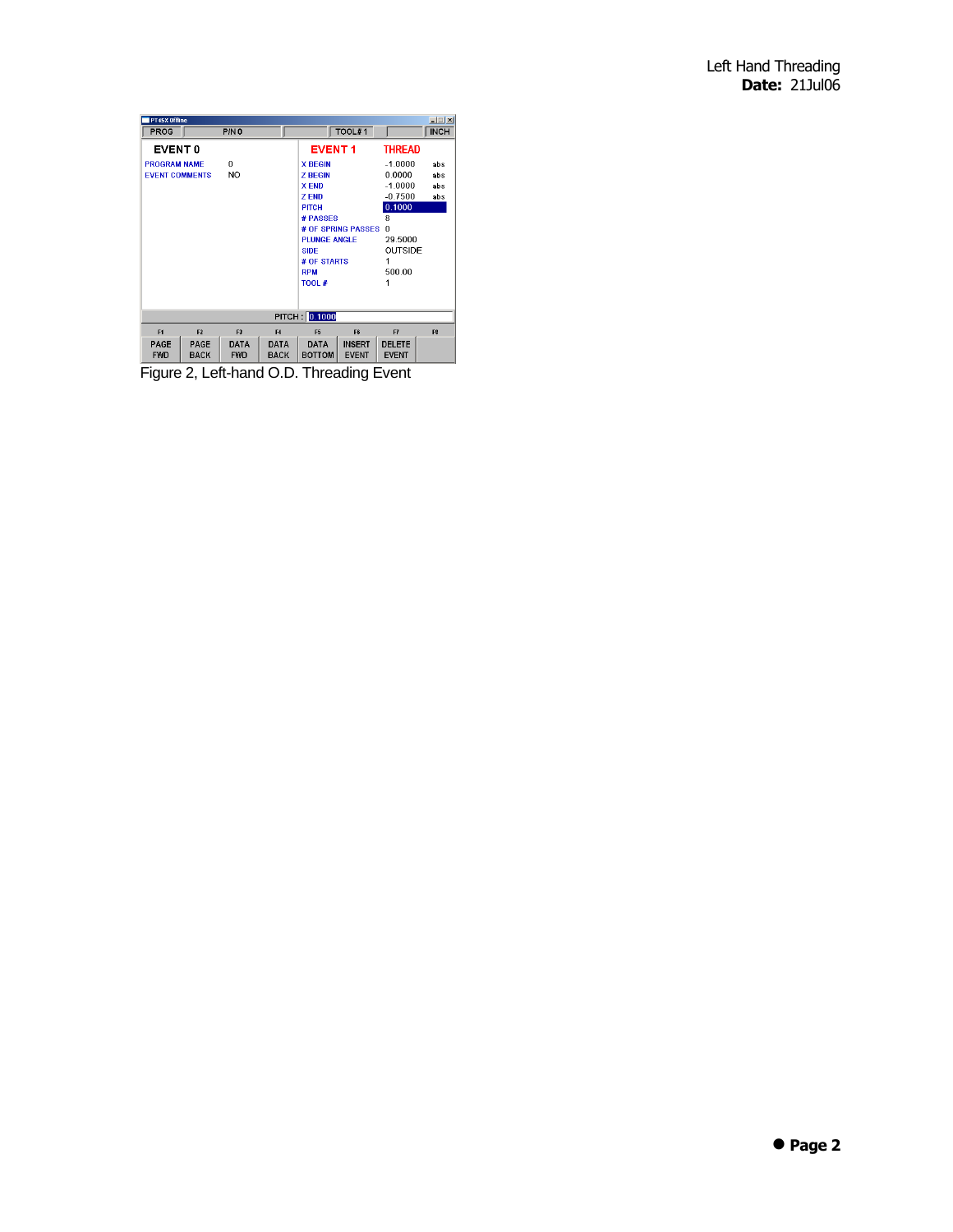## **Steps for machining left-hand I.D. threads:**

- 1. Mount tool: You **must** use a tool that's designed for left-hand I.D. threading (see Figure 3). Mount this tool to approach the backside of the part—facing away from you.
- 2. ProtoTRAK Tool Setup: Go to SET-UP, TOOL SETUP. Touch off the tool, and enter a **negative** number for "X."
- 3. Program Event: Since the threads will be machined from the backside of the part, enter **negative** numbers for all "X Begin" and all "X END." Extra position events might be necessary before and after the thread event so that the machine can safely position around the part. See Figure 4 for an example of a left-hand I.D. threading event.
- 4. Run: Go to RUN mode, and run the program with the spindle in reverse (REV).



Figure 3

| <b>PT4SX Offline</b>               |                |                  |                          |                     |                    |               |                |  |  |  |  |  |
|------------------------------------|----------------|------------------|--------------------------|---------------------|--------------------|---------------|----------------|--|--|--|--|--|
| PROG                               |                | P/N <sub>0</sub> |                          |                     | TOOL#1             |               | <b>INCH</b>    |  |  |  |  |  |
| <b>EVENT0</b>                      |                |                  |                          | <b>EVENT1</b>       |                    | <b>THREAD</b> |                |  |  |  |  |  |
| 0<br><b>PROGRAM NAME</b>           |                |                  |                          | <b>X BEGIN</b>      |                    | $-1.0000$     | abs            |  |  |  |  |  |
| <b>NO</b><br><b>EVENT COMMENTS</b> |                |                  | <b>Z BEGIN</b>           |                     | 0.0000             | abs           |                |  |  |  |  |  |
|                                    |                |                  |                          | <b>XEND</b>         |                    | $-1.0000$     | abs            |  |  |  |  |  |
|                                    |                |                  |                          | <b>ZEND</b>         |                    | $-0.7500$     | abs            |  |  |  |  |  |
|                                    |                |                  |                          | <b>PITCH</b>        |                    | 0.1000        |                |  |  |  |  |  |
|                                    |                |                  |                          | # PASSES            |                    | 8             |                |  |  |  |  |  |
|                                    |                |                  |                          |                     | # OF SPRING PASSES | n             |                |  |  |  |  |  |
|                                    |                |                  |                          | <b>PLUNGE ANGLE</b> |                    | 29.5000       |                |  |  |  |  |  |
|                                    |                |                  |                          | SIDE                |                    | <b>INSIDE</b> |                |  |  |  |  |  |
|                                    |                |                  |                          | # OF STARTS         |                    | 1             |                |  |  |  |  |  |
|                                    |                |                  |                          | <b>RPM</b>          |                    | 500.00        |                |  |  |  |  |  |
|                                    |                |                  |                          | <b>TOOL#</b>        |                    |               |                |  |  |  |  |  |
|                                    |                |                  |                          |                     |                    |               |                |  |  |  |  |  |
| PITCH: 0.1000                      |                |                  |                          |                     |                    |               |                |  |  |  |  |  |
| F <sub>1</sub>                     | F <sub>2</sub> | F <sub>3</sub>   | F4                       | F <sub>5</sub>      | F <sub>6</sub>     | F7            | F <sub>8</sub> |  |  |  |  |  |
| PAGE                               | PAGE           | <b>DATA</b>      | <b>DATA</b>              | <b>DATA</b>         | <b>INSERT</b>      | <b>DELETE</b> |                |  |  |  |  |  |
| <b>FWD</b>                         | <b>BACK</b>    | <b>FWD</b>       | <b>BACK</b>              | <b>BOTTOM</b>       | <b>EVENT</b>       | <b>EVENT</b>  |                |  |  |  |  |  |
| --                                 | .              | .                | $\overline{\phantom{a}}$ | $\cdot$ .           |                    |               |                |  |  |  |  |  |

Figure 4, Left-hand I.D. Threading Event

*©2006 Southwestern Industries Incorporated. All rights reserved.* 

The information contained in this document represents the current view of<br>Southwestern Industries, Inc., on the issues discussed as of the date of<br>publication. Because Southwestern Industries must respond to changing *market conditions, it should not be interpreted to be a commitment on the part of Southwestern Industries, and Southwestern Industries cannot*  guarantee the accuracy of any information presented after the date of *publication.*